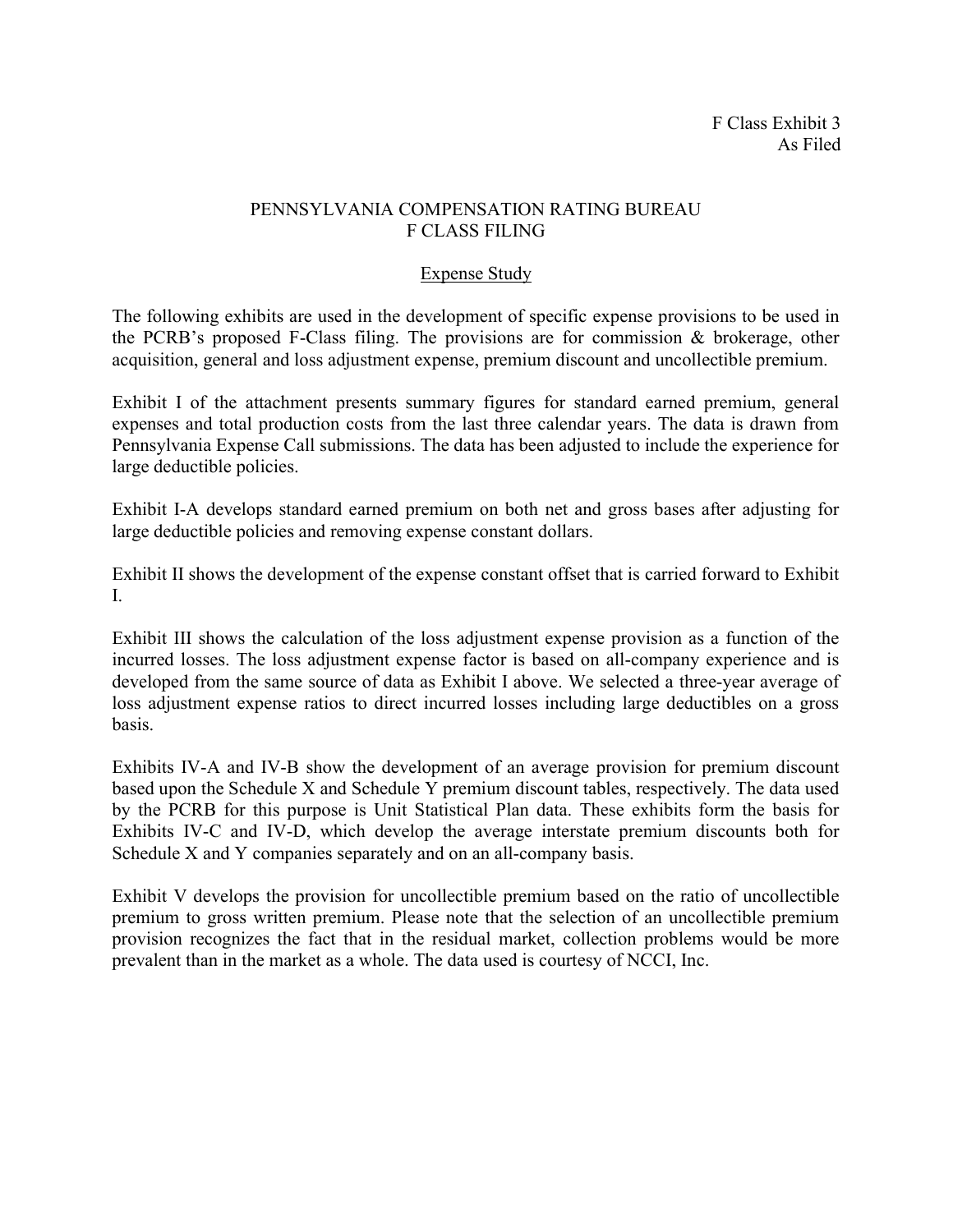#### <u>EXHIBIT I</u> ALL COMPANIES

## CALENDAR YEAR

|      |                                                                                                                                                           | 2016            | 2017            | 2018            |
|------|-----------------------------------------------------------------------------------------------------------------------------------------------------------|-----------------|-----------------|-----------------|
| (1)  | Standard Earned Premium at Company Rate Level<br>including Large Deductible on a Net Basis<br>excluding Expense Constant Dollars<br>(Page 3.2, line (10)) | \$2,838,935,302 | \$2,865,939,331 | \$3,069,058,105 |
| (2)  | Standard Earned Premium at Company Level<br>including Large Deductible on a Gross Basis<br>excluding Expense Constant Dollars<br>(Page 3.2, line (11))    | \$3,710,366,906 | \$3,711,012,878 | \$3,745,350,867 |
| (3)  | Commission and Brokerage                                                                                                                                  | \$175,203,749   | \$196,716,148   | \$191,205,119   |
| (3a) | Reported Ratio $\{(3) / (1)\}\$                                                                                                                           | 0.0617          | 0.0686          | 0.0623          |
| (4)  | <b>Other Acquisition</b>                                                                                                                                  | \$111,854,749   | \$108,486,330   | \$111,672,786   |
|      | <b>(4a)</b> Reported Ratio $\{(4) / (2)\}\$                                                                                                               | 0.0301          | 0.0292          | 0.0298          |
| (5)  | <b>General Expense</b>                                                                                                                                    | \$165,930,931   | \$175,366,202   | \$188,374,381   |
| (5a) | Reported Ratio $\{(5) / (2)\}\$                                                                                                                           | 0.0447          | 0.0473          | 0.0503          |

|                                                      | <b>Three Year</b><br>Average<br>(1) | <b>Expense Constant</b><br>Income (Page 3.3)<br>(2) | <b>Difference</b><br>$\{(1) - (2)\}\$ |
|------------------------------------------------------|-------------------------------------|-----------------------------------------------------|---------------------------------------|
| <b>COMMISSION AND BROKERAGE</b><br>OTHER ACQUISITION | 0.0642<br>0.0297                    | 0.0119<br>0.0057                                    | 0.0523<br>0.0240                      |
| <b>TOTAL PRODUCTION</b>                              | 0.0939                              | 0.0176                                              | 0.0763                                |
| <b>GENERAL EXPENSE</b>                               | 0.0474                              | 0.0114                                              | 0.0360                                |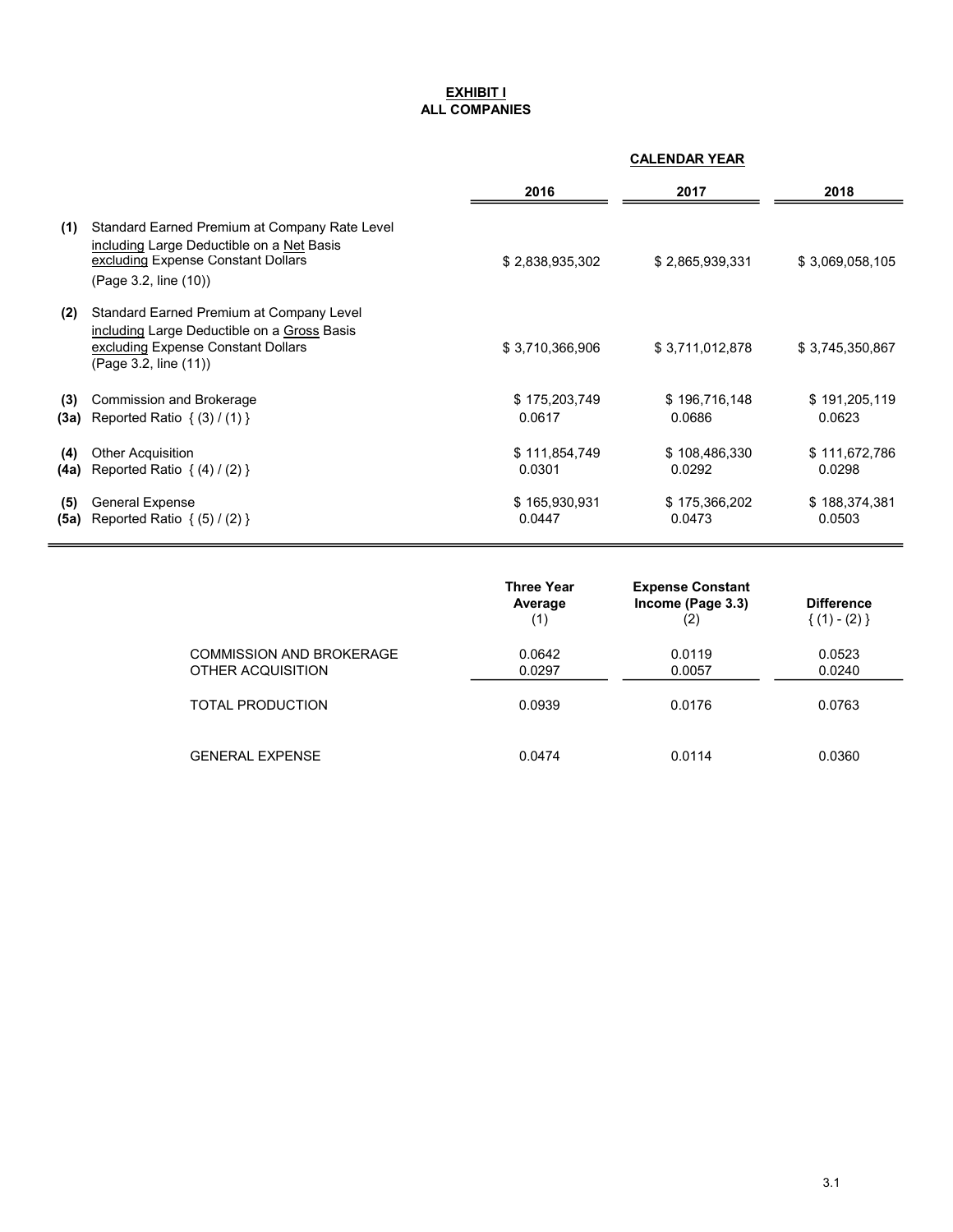#### <u>EXHIBIT I - A</u> ALL COMPANIES

|     |                                                                                                                                                           | <b>CALENDAR YEAR</b> |                 |                 |
|-----|-----------------------------------------------------------------------------------------------------------------------------------------------------------|----------------------|-----------------|-----------------|
|     |                                                                                                                                                           | 2016                 | 2017            | 2018            |
| (1) | <b>Standard Earned Premium at PCRB DSR Level</b><br>including Large Deductible on a Net Basis                                                             | \$1,764,887,687      | \$1,782,042,947 | \$1,905,647,131 |
| (2) | Multiplier to Bring Premium to Company Rate Level                                                                                                         | 1.6434               | 1.6436          | 1.6447          |
| (3) | Standard Earned Premium at Company Rate Level<br>including Large Deductible on a Net Basis<br>$\{(1) * (2)\}\$                                            | \$2,900,416,425      | \$2,928,965,788 | \$3,134,217,836 |
| (4) | Large Deductible Adj. at PCRB DSR Level                                                                                                                   | \$656,099,687        | \$634,439,600   | \$510,255,592   |
| (5) | Multiplier to Bring L. D. Adj. to Company Rate Level                                                                                                      | 1.3282               | 1.3320          | 1.3254          |
| (6) | Large Deductible Adj. at Company Rate Level<br>$\{(4) * (5)\}\$                                                                                           | \$871,431,604        | \$845,073,547   | \$676,292,762   |
| (7) | Standard Earned Premium at Company Rate Level<br>including Large Deductible on a Gross Basis<br>$(3) + (6)$                                               | \$3,771,848,029      | \$3,774,039,335 | \$3,810,510,598 |
| (8) | <b>Expense Constant Removal Factor</b>                                                                                                                    | 0.9837               | 0.9833          | 0.9829          |
|     | (9) Expense Constant Dollars<br>$\{(7)[1 - (8)]\}$                                                                                                        | \$61,481,123         | \$63,026,457    | \$65,159,731    |
|     | (10) Standard Earned Premium at Company Rate Level<br>including Large Deductible on a Net Basis<br>excluding Expense Constant Dollars<br>$\{(3) - (9)\}\$ | \$2,838,935,302      | \$2,865,939,331 | \$3,069,058,105 |
|     | (11) Standard Earned Premium at Company Level<br>including Large Deductible on a Gross Basis<br>excluding Expense Constant Dollars<br>$\{(7) - (9)\}\$    | \$3,710,366,906      | \$3,711,012,878 | \$3,745,350,867 |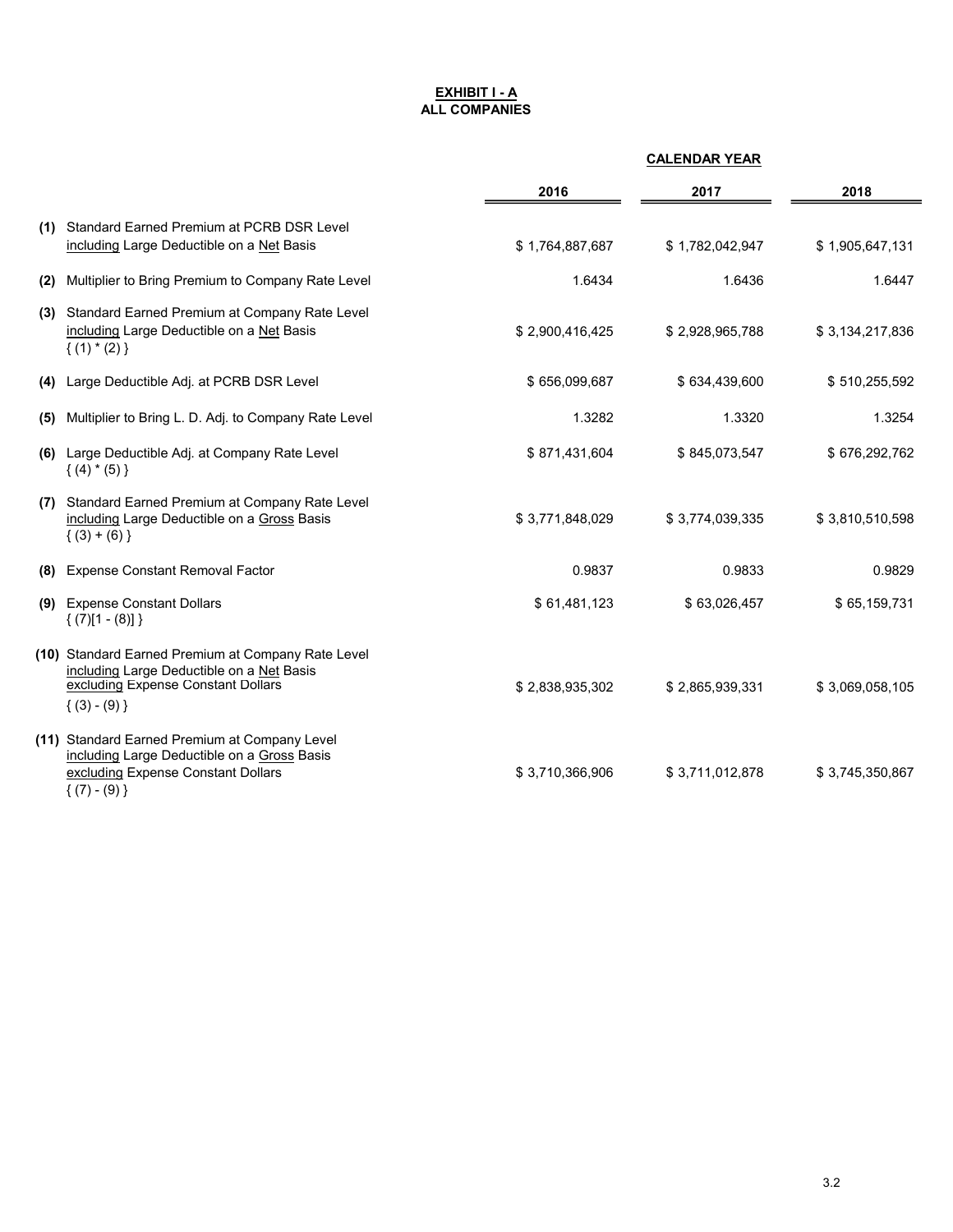## EXHIBIT II

#### EXPENSE CONSTANT INCOME - ALL COMPANIES

#### MANUAL YEAR 2016

| (1) | <b>Number of Policies</b>                                                                                                                  |              |   |          | 262,766                      |
|-----|--------------------------------------------------------------------------------------------------------------------------------------------|--------------|---|----------|------------------------------|
| (2) | Expense Constant Income With Expense Constant @ Current Level = \$315                                                                      | \$82,771,290 |   |          |                              |
| (3) | Interstate Adjustment Factor                                                                                                               |              |   |          | 0.90                         |
| (4) | Adjusted Expense Constant Income {(2) * (3)}                                                                                               |              |   |          | \$74,494,161                 |
| (5) | Standard Earned Premium Excluding Expense Constant<br>including Large Deductible on a Net Basis                                            |              |   |          | \$2,010,905,074              |
|     | (5a) Factor to Bring Premium to Current Level                                                                                              |              |   |          | 1.0955                       |
|     | (5b) Standard Earned Premium Excluding Expense Constant<br>including Large Deductible on a Net Basis at Current Level                      |              |   |          | \$2,202,946,509              |
| (6) | Standard Earned Premium Excluding Expense Constant<br>\$2,735,971,631<br>including Large Deductible on a Gross Basis                       |              |   |          |                              |
|     | (6a) Factor to Bring Premium to Current Level                                                                                              |              |   |          | 1.0349                       |
|     | (6b) Standard Earned Premium Excluding Expense Constant<br>\$2,831,457,041<br>including Large Deductible on a Gross Basis at Current Level |              |   |          |                              |
| (7) | Distribution of Expense Constant Income                                                                                                    | %            | % | \$       | Total Expense \$             |
|     | (a) General Expense                                                                                                                        | 43.3%        |   | \$136.50 | \$32,281,333                 |
|     | 56.7%<br>(b) Production<br>62.0%<br>i) Commission<br>ii) Other Acquisition<br>38.0%                                                        |              |   |          | \$26,171,953<br>\$16,040,875 |
|     | Total                                                                                                                                      | 100.0%       |   | \$315.00 | \$74,494,161                 |
| (8) | Expense Constant Ratio for General Expense { (7a) / (6b) }                                                                                 |              |   |          | 0.0114                       |
| (9) | Expense Constant Ratio for Commission { (7b(i)) / (5b }                                                                                    |              |   |          | 0.0119                       |
|     | (10) Expense Constant Ratio for Other Acquisition { (7b(ii)) / (6b) }                                                                      | 0.0057       |   |          |                              |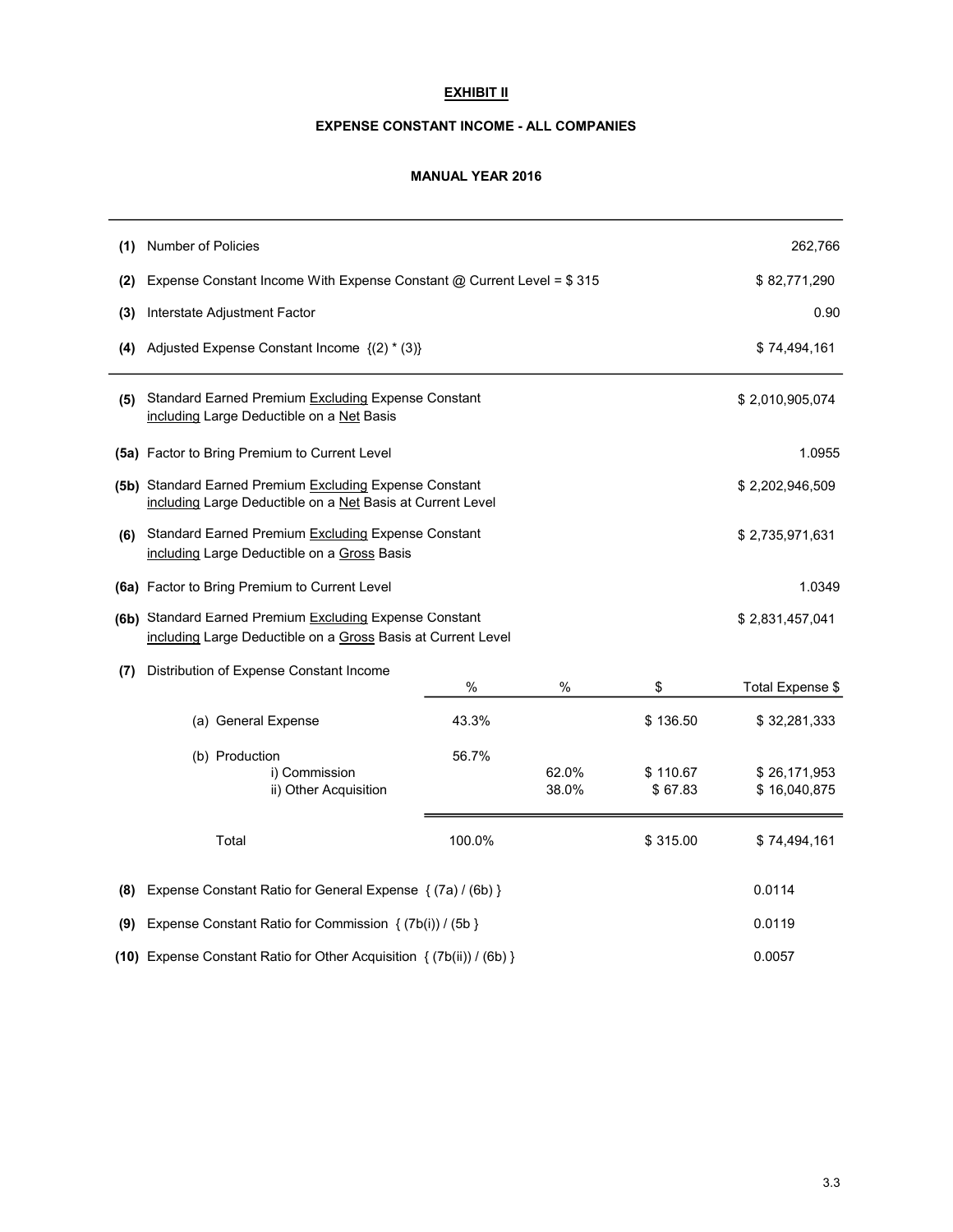## EXHIBIT III

#### LOSS ADJUSTMENT EXPENSE RATIOS - ALL COMPANIES

|                                                                                                                                         |                 | <b>CALENDAR YEAR</b> |                 |  |
|-----------------------------------------------------------------------------------------------------------------------------------------|-----------------|----------------------|-----------------|--|
|                                                                                                                                         | 2016            | 2017                 | 2018            |  |
| (1) Loss Adjustment Expense                                                                                                             | \$309,757,636   | \$282,054,429        | \$302,920,593   |  |
| (2) Incurred Losses including Large<br>Deductible on a Net Basis                                                                        | \$1,330,776,476 | \$1,166,700,960      | \$1,154,943,637 |  |
| (3) Large Deductible Adjustment                                                                                                         | \$753,343,352   | \$644,973,257        | \$659,636,158   |  |
| (4) Incurred Losses including Large<br>Deductible on a Gross Basis<br>$\{(2)+(3)\}$                                                     | \$2,084,119,828 | \$1,811,674,217      | \$1,814,579,795 |  |
| (5) Ratio of Loss Adjustment Expense<br>to Incurred Losses including Large<br>Deductible on a Net Basis<br>$\{(1)/ (2)\}\$              | 0.2328          | 0.2418               | 0.2623          |  |
| (6) Ratio of Loss Adjustment Expense<br>to Incurred Losses including Large<br>Deductible on a Gross Basis<br>$\{(1) / (4)\}\$           | 0.1486          | 0.1557               | 0.1669          |  |
| Three-Year Average of Loss Adjustment Expense Ratios to Direct<br>Incurred Losses including Large Deductible on a Net Basis<br>0.2456   |                 |                      |                 |  |
| Three-Year Average of Loss Adjustment Expense Ratios to Direct<br>Incurred Losses including Large Deductible on a Gross Basis<br>0.1571 |                 |                      |                 |  |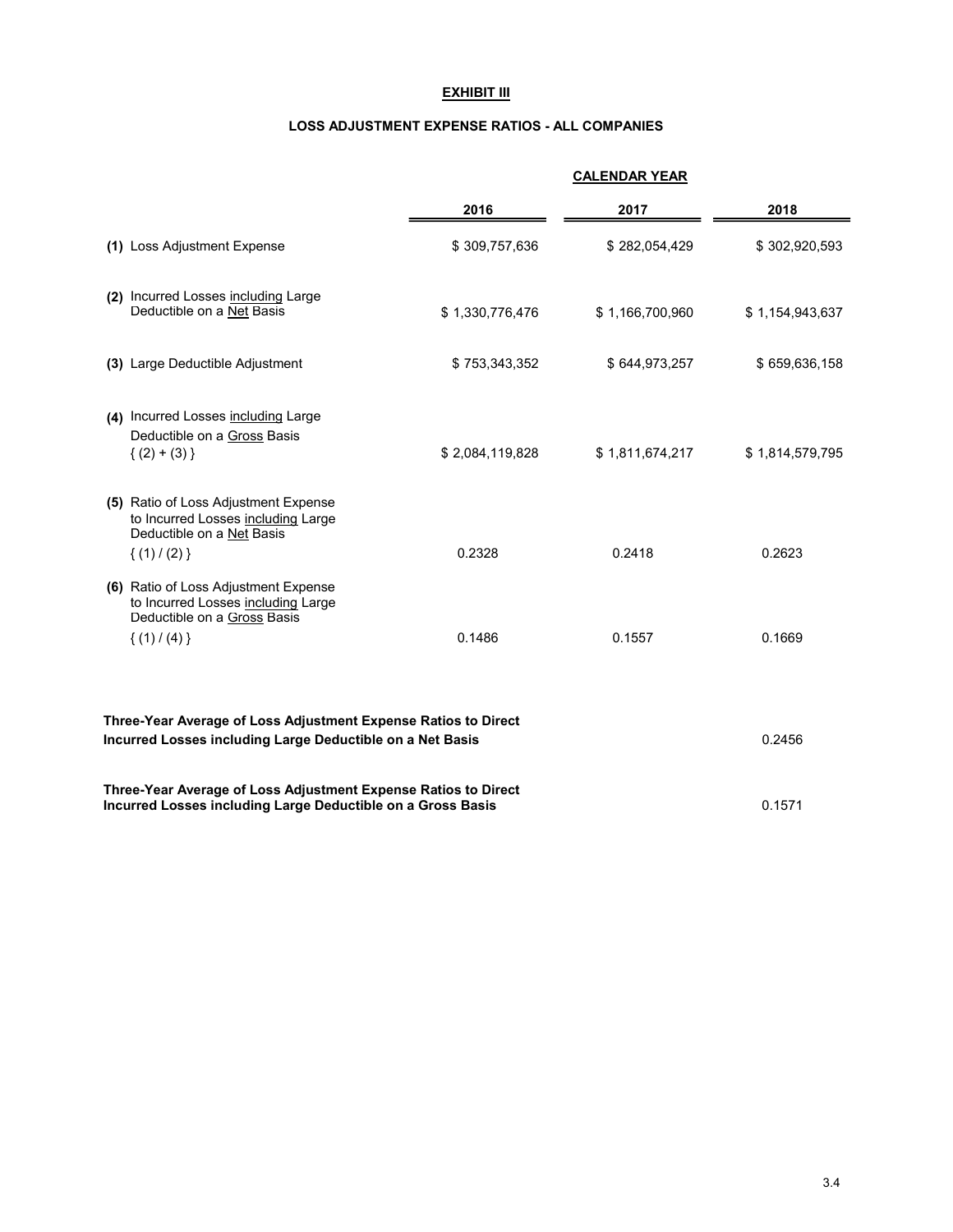## EXHIBIT IV - A

#### SIZE OF RISKS - SCHEDULE X COMPANIES

## MANUAL YEAR 2016

|                         |          | Intrastate SEP |
|-------------------------|----------|----------------|
|                         |          | excluding Loss |
|                         | Number   | and Expense    |
| Intrastate Risks        | of Risks | Constant       |
|                         | (1)      | (2)            |
|                         |          |                |
| Up to \$10,000          | 89.688   | \$111.785.694  |
| $$10,001 - $200,000$    | 7.081    | \$228,482,376  |
| \$200,001 - \$1,750,000 | 234      | \$99.973.145   |
| Over \$1,750,000        | 25       | \$119.503.402  |
|                         |          |                |
| TOTAL                   | 97.028   | \$559.744.617  |

## DISTRIBUTION OF PREMIUM TO DISCOUNT BLOCK

| Size of Risk                                                                          | Number<br>of Risks           | First \$10,000                                            | Next \$190,000                               | Next \$1,550,000             | Over \$1,750,000 |
|---------------------------------------------------------------------------------------|------------------------------|-----------------------------------------------------------|----------------------------------------------|------------------------------|------------------|
| Up to \$10,000<br>$$10,001 - $200,000$<br>\$200,001 - \$1,750,000<br>Over \$1,750,000 | 89,688<br>7,081<br>234<br>25 | \$111,785,694<br>\$70,810,000<br>\$2,340,000<br>\$250,000 | \$157.672.376<br>\$44,460,000<br>\$4,750,000 | \$53,173,145<br>\$38.750.000 | \$75.753.402     |
| <b>TOTAL</b>                                                                          | 97.028                       | \$185,185,694                                             | \$206,882,376                                | \$91,923,145                 | \$75,753,402     |
| <b>PERCENTAGE</b>                                                                     |                              | 33.08%                                                    | 36.96%                                       | 16.42%                       | 13.53%           |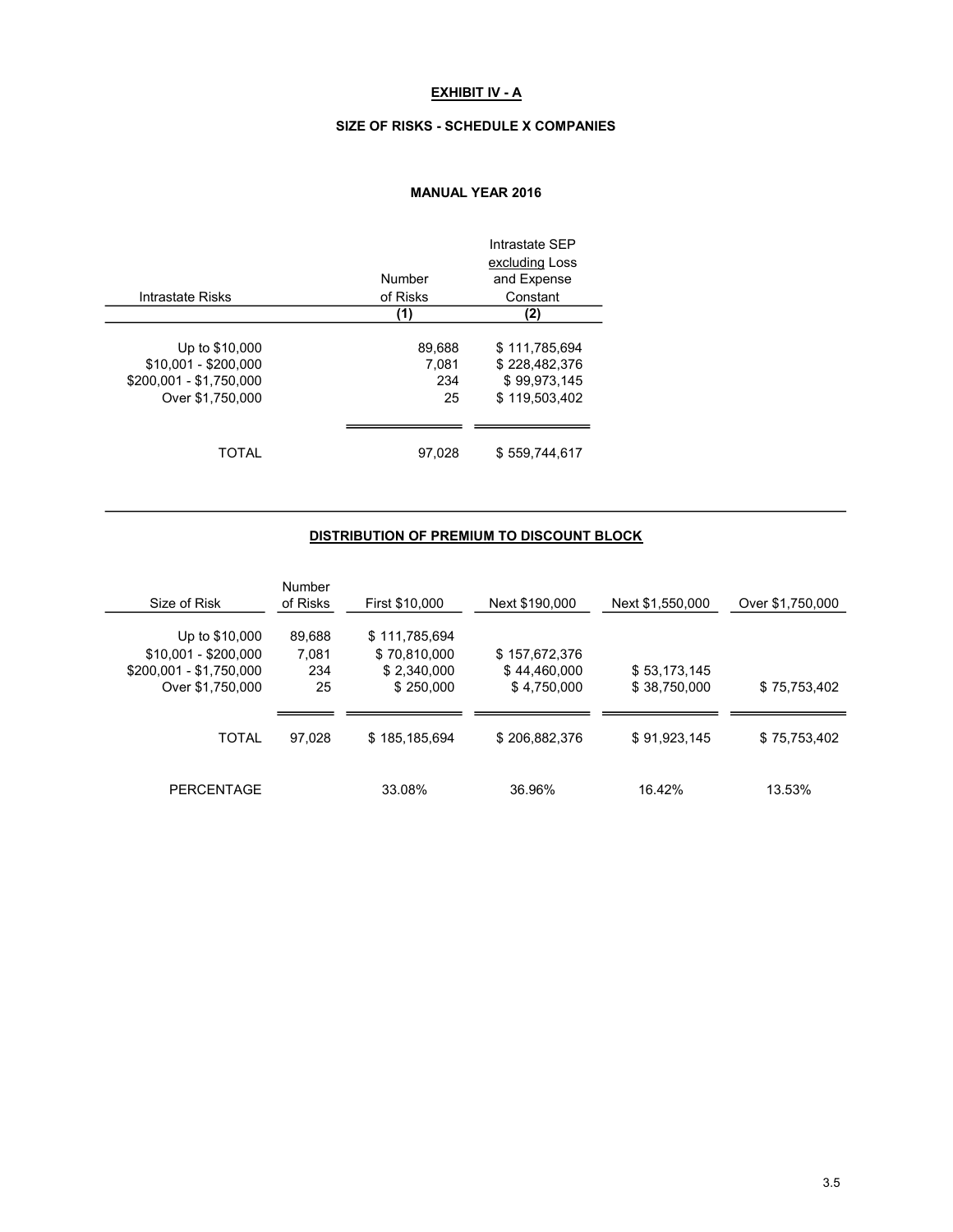## EXHIBIT IV - B

#### SIZE OF RISKS - SCHEDULE Y COMPANIES

## MANUAL YEAR 2016

|                         |          | Intrastate SFP  |
|-------------------------|----------|-----------------|
|                         |          | excluding Loss  |
|                         | Number   | and Expense     |
| Intrastate Risks        | of Risks | Constant        |
|                         | (1)      | (2)             |
|                         |          |                 |
| Up to \$10,000          | 137,490  | \$248,155,704   |
| \$10,001 - \$200,000    | 21.500   | \$837.756.614   |
| \$200,001 - \$1,750,000 | 1.592    | \$745.031.059   |
| Over \$1,750,000        | 94       | \$353.308.391   |
|                         |          |                 |
| TOTAL                   | 160,676  | \$2.184.251.768 |

## DISTRIBUTION OF PREMIUM TO DISCOUNT BLOCK

| Size of Risk                                                                          | Number<br>of Risks               | First \$10,000                                              | Next \$190,000                                 | Next \$1,550,000               | Over \$1,750,000 |
|---------------------------------------------------------------------------------------|----------------------------------|-------------------------------------------------------------|------------------------------------------------|--------------------------------|------------------|
| Up to \$10,000<br>$$10,001 - $200,000$<br>\$200,001 - \$1,750,000<br>Over \$1,750,000 | 137.490<br>21.500<br>1,592<br>94 | \$248,155,704<br>\$215,000,000<br>\$15,920,000<br>\$940,000 | \$622,756,614<br>\$302,480,000<br>\$17,860,000 | \$426,631,059<br>\$145,700,000 | \$188,808,391    |
| TOTAL                                                                                 | 160.676                          | \$480,015,704                                               | \$943,096,614                                  | \$572,331,059                  | \$188,808,391    |
| <b>PERCENTAGE</b>                                                                     |                                  | 21.98%                                                      | 43.18%                                         | 26.20%                         | 8.64%            |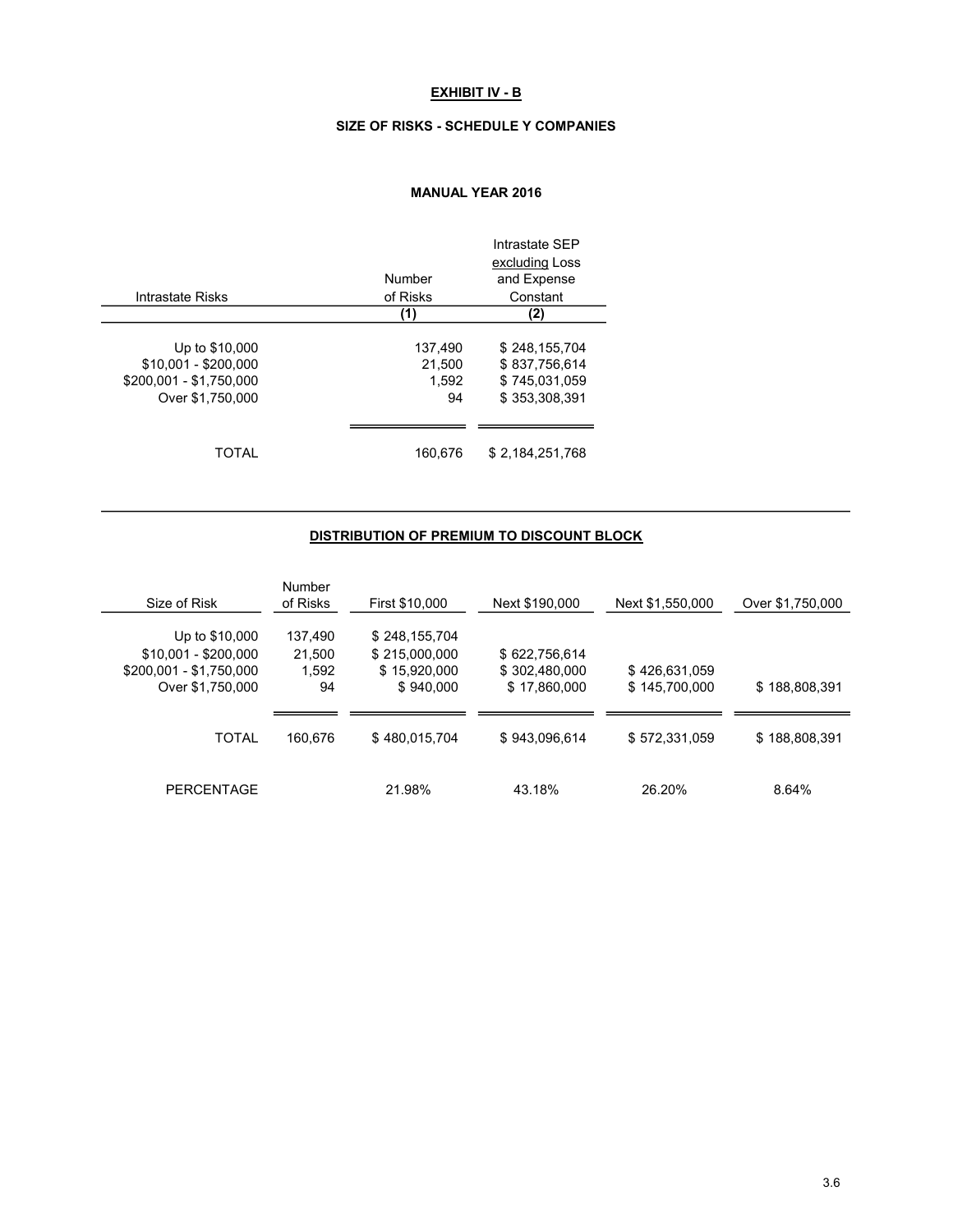## EXHIBIT IV - C

#### AVERAGE COMPANY PREMIUM DISCOUNT

## SCHEDULE X COMPANIES

|                                                                                       | Premium<br>Distribution to<br>Discount Block<br>(EXHIBIT IV - A) | Reduction<br>from Manual |     | Weighted<br>Reduction        |
|---------------------------------------------------------------------------------------|------------------------------------------------------------------|--------------------------|-----|------------------------------|
| Up to \$10,000<br>\$10.001 - \$200.000<br>\$200,001 - \$1,750,000<br>Over \$1,750,000 | 33.08<br>36.96<br>16.42<br>13.53                                 | 0.0<br>5.1<br>6.5<br>7.5 |     | 0.00<br>1.88<br>1.07<br>1.01 |
|                                                                                       |                                                                  | <b>Premium Discount</b>  | $=$ | 3.96                         |
|                                                                                       | <b>Intrastate Premium Discount</b>                               | 3.96                     |     |                              |
|                                                                                       | <b>Interstate Premium Discount</b>                               | 4.46                     |     |                              |

#### SCHEDULE Y COMPANIES

|                                                                                       | Premium<br>Distribution to<br>Discount Block<br>(EXHIBIT IV - B) | Reduction<br>from Manual   |     | Weighted<br>Reduction        |
|---------------------------------------------------------------------------------------|------------------------------------------------------------------|----------------------------|-----|------------------------------|
| Up to \$10,000<br>\$10,001 - \$200,000<br>\$200,001 - \$1,750,000<br>Over \$1,750,000 | 21.98<br>43.18<br>26.2<br>8.64                                   | 0.0<br>9.1<br>11.3<br>12.3 |     | 0.00<br>3.93<br>2.96<br>1.06 |
|                                                                                       |                                                                  | <b>Premium Discount</b>    | $=$ | 7.95                         |
|                                                                                       | Intrastate Premium Discount                                      | 7.95                       |     |                              |
|                                                                                       | Interstate Premium Discount                                      | 8.45                       |     |                              |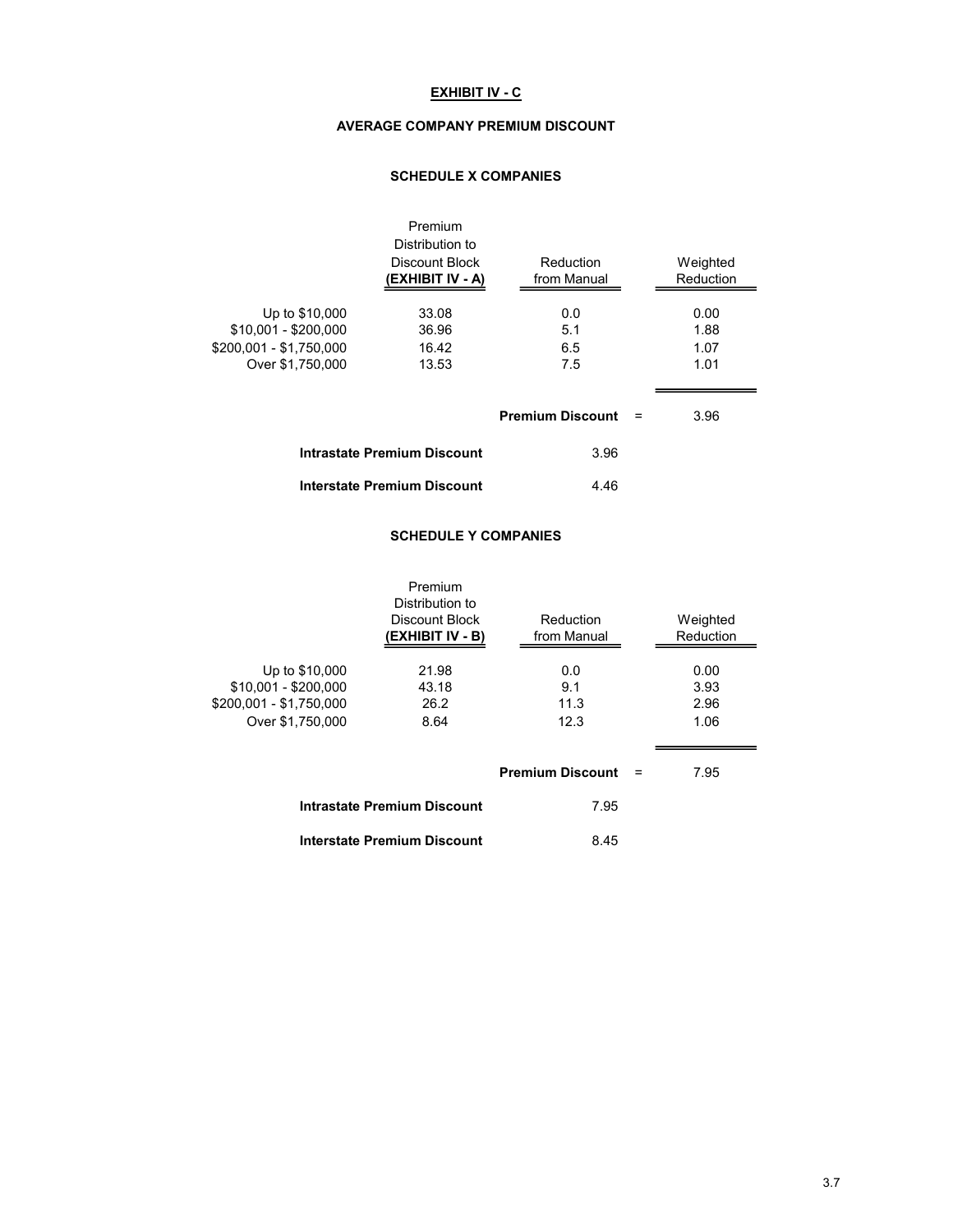## EXHIBIT IV - D

#### AVERAGE COMPANY PREMIUM DISCOUNT

#### ALL COMPANIES

|                                   | Intrastate SEP<br>excluding Loss<br>and Expense<br>Constant | Interstate<br><b>Premium Discount</b> |
|-----------------------------------|-------------------------------------------------------------|---------------------------------------|
| <b>SCHEDULE X</b>                 | \$559,744,617                                               | 4.46                                  |
| <b>SCHEDULE Y</b>                 | \$2,184,251,768                                             | 8.45                                  |
| <b>WEIGHTED</b><br><b>AVERAGE</b> |                                                             | 7.64                                  |